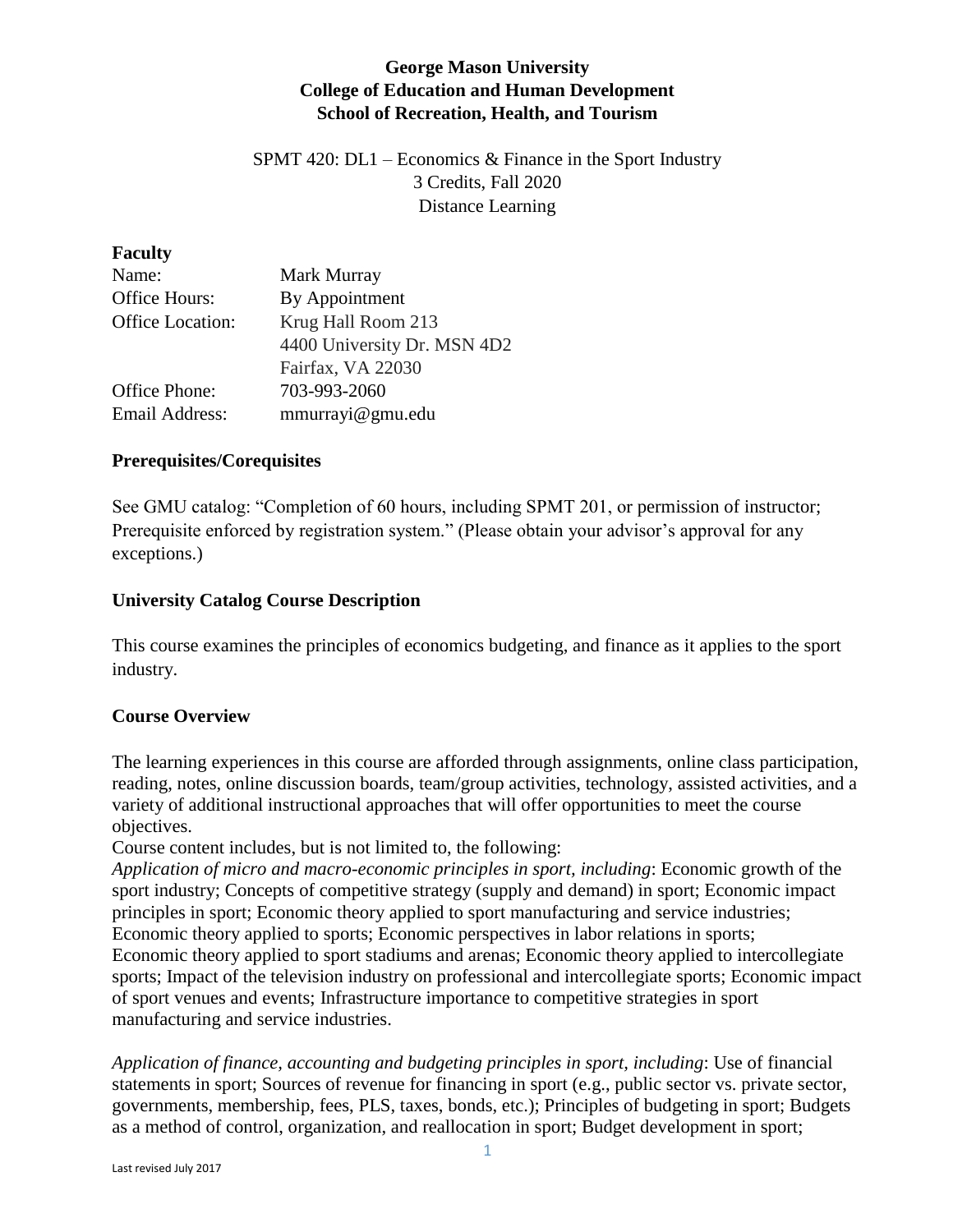Financial management of sport facilities; Present financial status of the sports industry - collegiate, professional, private, manufacturers; Concessions and merchandising in sport - trademark licensing, inventory, cost control, cash management; For profit and not-for-profit budgeting in sport; Development and sport fund-raising principles and methodology (campaigns, alumni, auctions); Development and presentation of business plans in sport.

# **Course Delivery Method**

# **Under no circumstances, may students participate in online class sessions (either by phone or Internet) while operating motor vehicles. Further, as expected in a face-to-face class meeting, such online participation requires undivided attention to course content and communication.**

This course will be delivered online (76% or more) using an asynchronous format via Blackboard Learning Management system (LMS) housed in the MyMason portal. You will log in to the Blackboard (Bb) course site using your Mason email name (everything before @masonlive.gmu.edu) and email password. The course site will be available on August 24, 2020. **Students must have access to a computer with word processing, Excel, PowerPoint/Google Slides, and a webcam with microphone.**

## *Technical Requirements*

To participate in this course, students will need to satisfy the following technical requirements:

- High-speed Internet access with a standard up-to-date browser, either Internet Explorer or Google Chrome is required (note: Opera and Safari are not compatible with Blackboard).
- Students must maintain consistent and reliable access to their GMU email and Blackboard, as these are the official methods of communication for this course.
- Students will need a webcam and microphone.
- Students will need access to Kaltura, word processing, Excel, PowerPoint/Google Slides.
- Students may be asked to create logins and passwords on supplemental websites and/or to download trial software to their computer or tablet as part of course requirements.

## *Expectations*

- Course Week: Because asynchronous courses do not have a "fixed" meeting day, our week will **start** on Monday morning at 12:01am, and **finish** on Sunday at 11:59 p.m.
- Log-in Frequency: Students must actively check the course Blackboard site and their GMU email for communications from the instructor, class discussions, and/or access to course materials at least **five** times per week.
- Participation: Students are expected to actively engage in all course activities throughout the semester, which includes viewing all course materials, completing course activities and assignments, and participating in course discussions and group interactions.
- Technical Competence: Students are expected to demonstrate competence in the use of all course technology. Students who are struggling with technical components of the course are expected to seek assistance from the instructor and/or College or University technical services.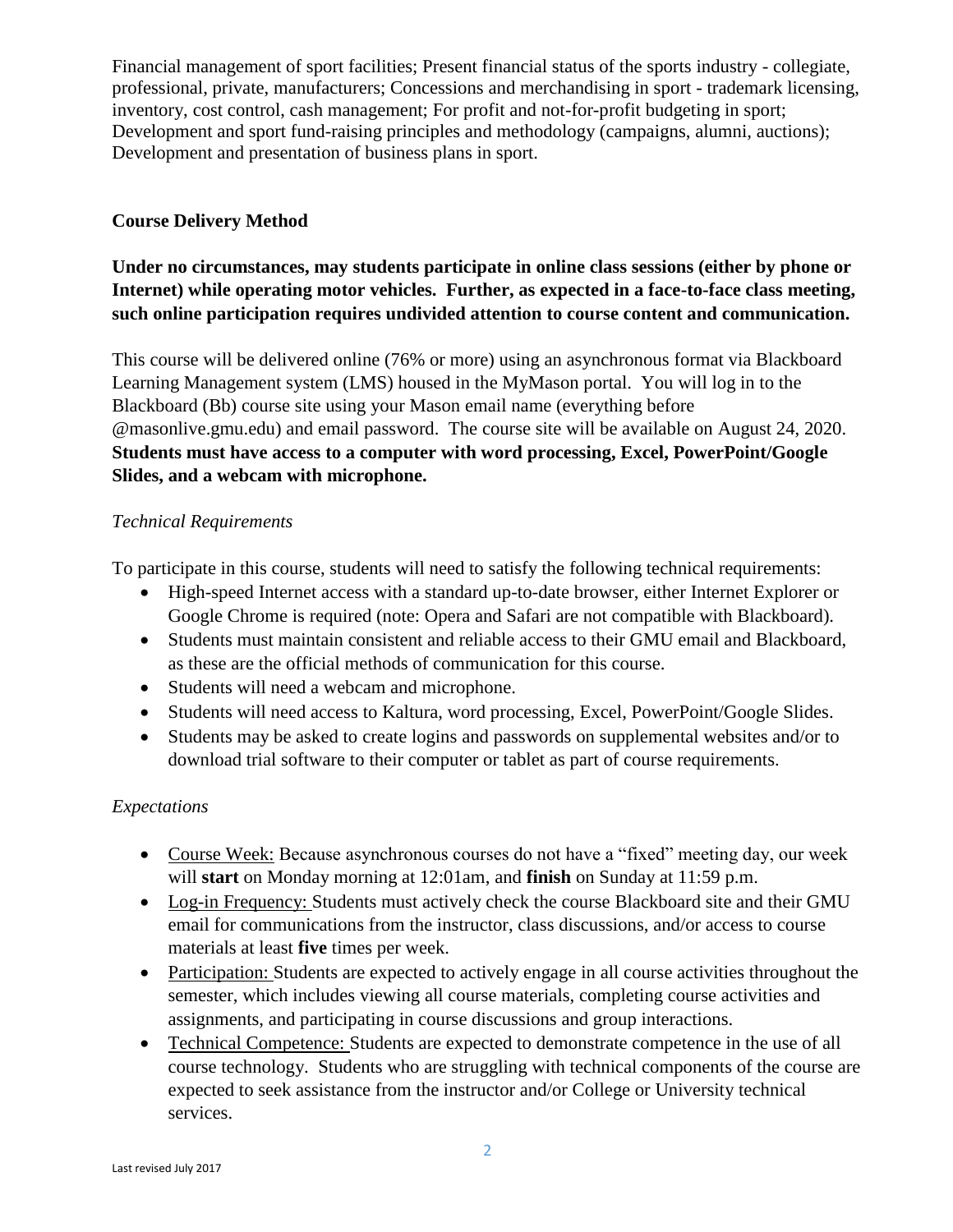- Technical Issues: Students should anticipate some technical difficulties during the semester and should, therefore, budget their time accordingly. Late work due to individual technical issues will receive a 10% late penalty, as with all other late work.
- Workload: Please be aware that this course is **not** self-paced. Students are expected to meet *specific deadlines* and *due dates* listed in the **Class Schedule** section of this syllabus. It is the student's responsibility to keep track of the weekly course schedule of topics, readings, activities and assignments due.
- Instructor Support: Students may schedule a one-on-one meeting to discuss course requirements, content or other course-related issues. Those unable to come to a Mason campus can meet with the instructor via telephone or web conference. Students should email the instructor to schedule a one-on-one session, including their preferred meeting method and suggested dates/times.
- Netiquette: The course environment is a collaborative space. Experience shows that even an innocent remark typed in the online environment can be misconstrued. Students must always re-read their responses carefully before posting them, so as others do not consider them as personal offenses. *Be positive in your approach with others and diplomatic in selecting your words*. Remember that you are not competing with classmates, but sharing information and learning from others. All faculty are similarly expected to be respectful in all communications.
- Accommodations: Online learners who require effective accommodations to insure accessibility must be registered with George Mason University Disability Services.

# **Learner Outcomes or Objectives**

This course is designed to enable students to do the following:

- 1. Apply economic principles in sport, including competitive strategy (supply and demand), and economic theory to sport industries, labor and stadiums/ arenas.
- 2. Identify the application of economic theory across professional and intercollegiate sports.
- 3. Identify sources of revenue for financing sport, including public sector and private sector.
- 4. Apply knowledge of key financial principles and promising practices for building and advocating strategic plans and business cases in sport.
- 5. Recognize key financial principles applicable to sport organizations.
- 6. Describe principles of budgeting, including types, development, for‐profit and not‐for‐profit and use as a method of control, organization, and reallocation.
- 7. Develop an appreciation of financial planning and management for sport facilities.
- 8. Assess the financial status of the sports industry and the role of television in sports.
- 9. Develop an appreciation of the interrelation of business strategic planning, financial management, and economics in the sport industry.
- 10. Describe the economic growth of the sport industry, including the economic impact of sport venues and events, at the professional and collegiate levels.

**Professional Standards** Upon completion of this course, students will have met the following professional standards: Not Applicable.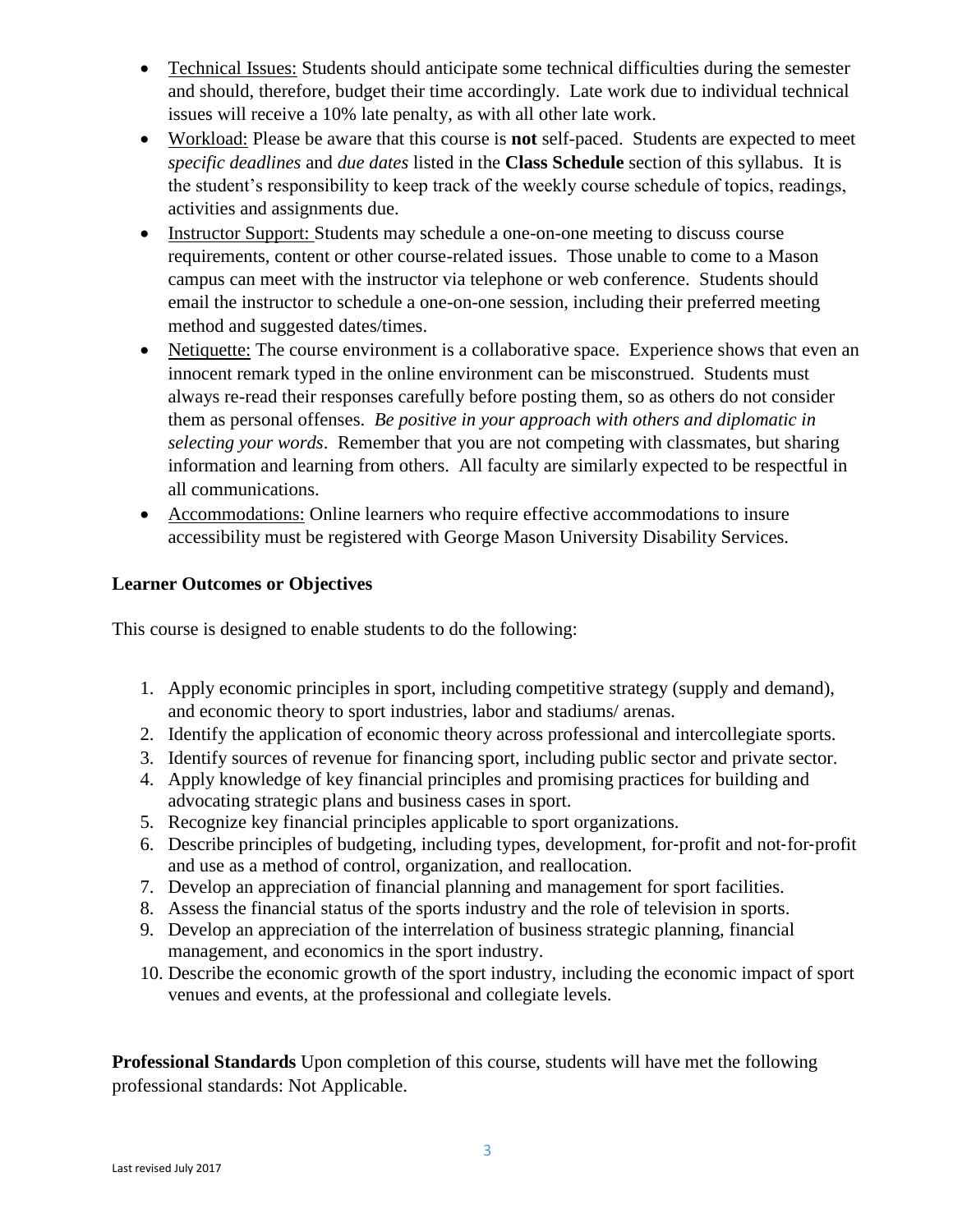# **Required Texts**

Class Preparation: Readings will include assigned chapters within the text and/or current articles and news in sport management to be determined by instructor. Students may be required to be prepared each week with a reading (article, internet item, etc.) directly related to the course content for class discussion.

#### Required Texts (library reserve copies available for 2hr. check-out at Johnson Center)*:*

**Leeds, M.A., Allmen, P., & Matheson, V.A. (2018).** *The Economics of Sports,* **6** *th Ed***. Upper Saddle River, NJ: Pearson.**

## **Howard, D.R. & Crompton, J.L. (2018).** *Financing Sport, 4 th Ed***. Morgantown, WV: West Virginia University.**

Instruction notice: Professor may assign supplemental readings.

### **Course Performance Evaluation**

Students are expected to submit all assignments on time in the manner outlined by the instructor to the Blackboard classroom. All assignments will be due by 11:59pm on the date indicated and late work will be penalized 10% if turned in past the due date.

- **Discussion Board Participation – 20% of final grade**
	- o Weekly discussion board participation is crucial for this class. Posts must meet the requirements for the conversation and be submitted on time.
- **Current Event Discussion – 10% of final grade**
	- o Student will virtually report on a recent news topic that relates to the financial and economical world of sports and lead a discussion on Blackboard.
- **THIS or THAT Video – 10% of final grade**
	- o Student will create a persuasive video that is supported by research on a financial or economic topic provided to them.
- **Research Paper – 10% of final grade**
	- o Student will research and write a 2-3 page paper about a topic provided to them.
- **Class Assignments – 10% of final grade**
	- o Class assignments will include all other assignments that do not fall under the other gradebook categories.
- **Mid-Term – 10% of final grade**
	- o A mid-term paper will be due on March 8. The paper will primarily be based on the Economics topics covered in the first half of the semester.
- **Start Up Business Plan – 15% of final grade**
	- o A sales pitch video presentation of a new sports/recreation-related business plan will be due on April 26.
- **Final Exam – 15% of final grade**
	- o A final examination will be given electronically for assigned materials and topics covered in class. The exam will primarily cover topics covered in class after the Midterm. The test will include 100 multiple choice and True/False questions.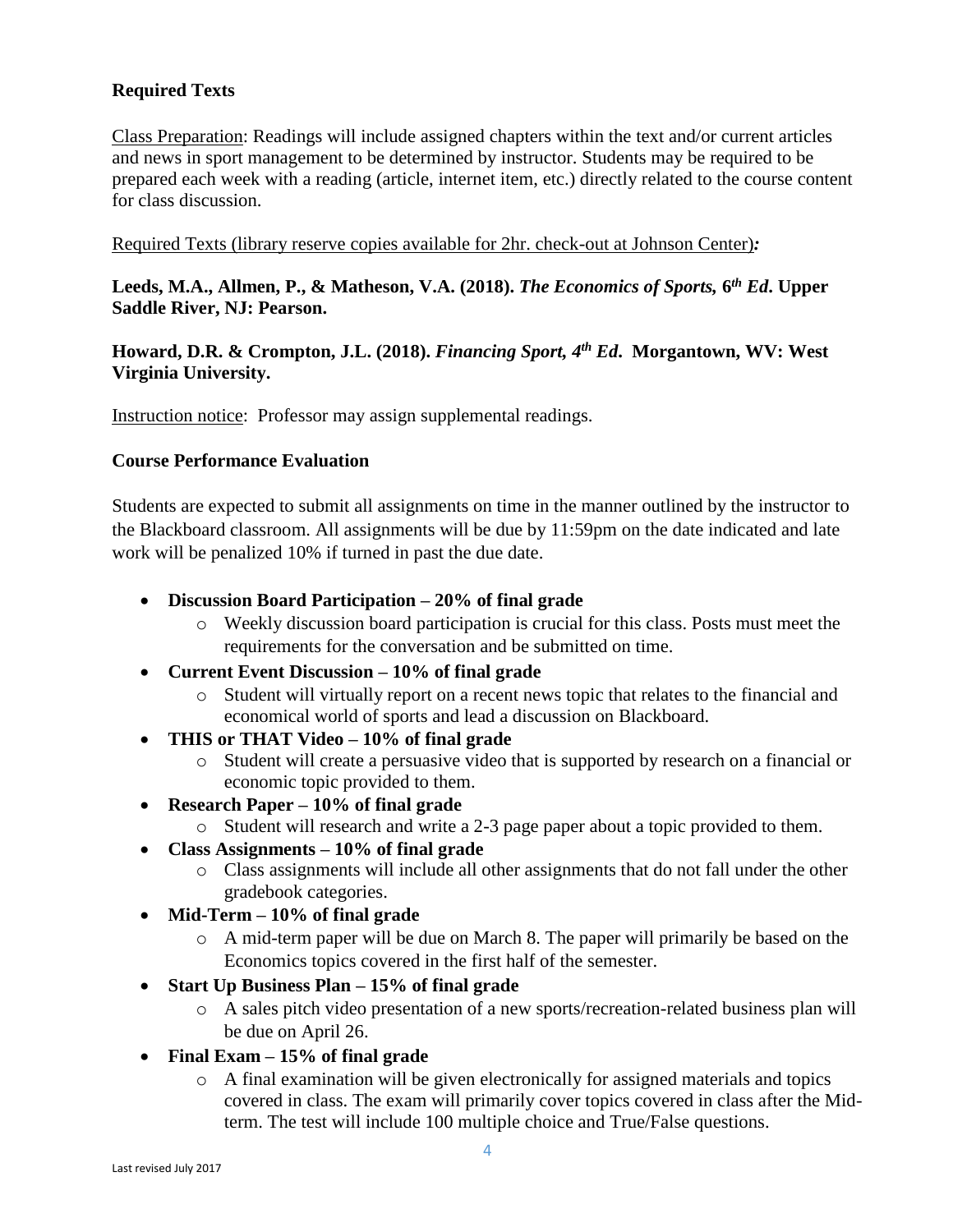**Grading**

|  |                                             | $A = 94-100$ $A = 90-3$ $B = 88-9$ $B = 84-7$ $B = 80-3$ $C = 78-9$ |  |
|--|---------------------------------------------|---------------------------------------------------------------------|--|
|  | $C = 74-7$ $C = 70-3$ $D = 60-9$ $F = 0-59$ |                                                                     |  |

### **Professional Dispositions**

See<https://cehd.gmu.edu/students/polices-procedures/>

### **Class Schedule**

Classes begin on Tuesday, August 25 and end on Sunday, December 6. The final exam period runs from December 9 through December 16.

Since this is a 100% online course, there are no meeting dates, however students need to be active online and adhere to due dates of scheduled assignments, papers, projects and discussion board posts. Students should follow the detailed schedule on Blackboard for more information on specific due dates and requirements of work.

Note: Faculty reserves the right to alter the schedule as necessary, with notification to students.

## **Core Values Commitment**

The College of Education and Human Development is committed to collaboration, ethical leadership, innovation, research-based practice, and social justice. Students are expected to adhere to these principles: [http://cehd.gmu.edu/values/.](http://cehd.gmu.edu/values/)

## **GMU Policies and Resources for Students**

### *Policies*

- Students must adhere to the guidelines of the Mason Honor Code (see [http://oai.gmu.edu/the-mason-honor-code/\)](http://oai.gmu.edu/the-mason-honor-code/).
- Students must follow the university policy for Responsible Use of Computing (see [http://universitypolicy.gmu.edu/policies/responsible-use-of-computing/\)](http://universitypolicy.gmu.edu/policies/responsible-use-of-computing/).
- Students are responsible for the content of university communications sent to their Mason email account and are required to activate their account and check it regularly. All communication from the university, college, school, and program will be sent to students **solely** through their Mason email account.
- Students with disabilities who seek accommodations in a course must be registered with George Mason University Disability Services. Approved accommodations will begin at the